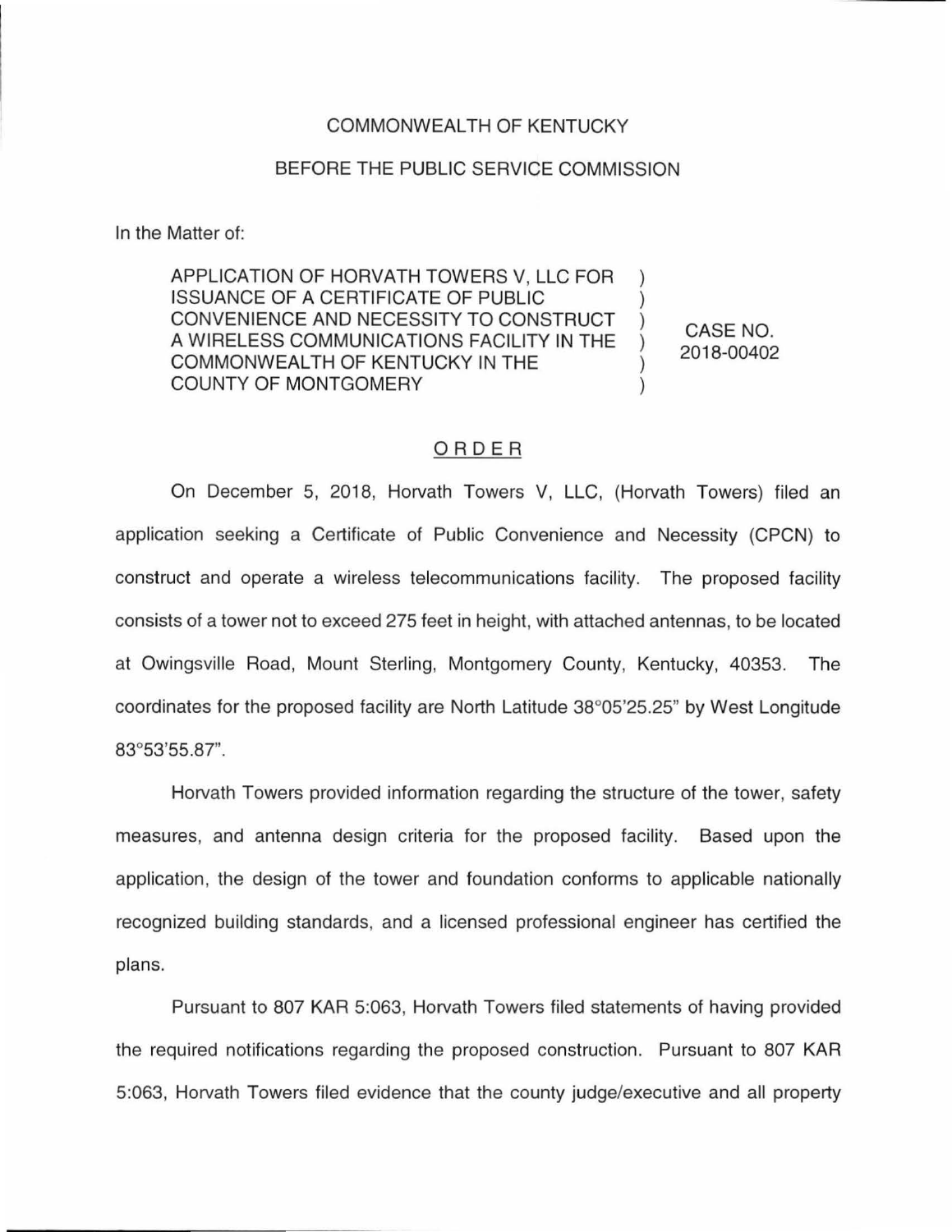owners within 500 feet and contiguous to the cell site have been notified of the proposed construction. The notices solicited any comments and informed the recipients of their right to request intervention. As of the date of this Order, no public comments or requests for intervention have been received.

Horvath Towers has filed applications with the Federal Aviation Administration (FAA) and the Kentucky Airport Zoning Commission (KAZC) seeking approval for the construction and operation of the proposed facility. The FAA application has been approved and the KAZC application is currently pending approval.

The Commission, having considered the evidence of record and being otherwise sufficiently advised, finds that Horvath Towers has demonstrated that a facility is necessary to provide adequate utility service and, therefore, a CPCN to construct the proposed facility should be granted.

Pursuant to KRS 278.280, the Commission is required to determine proper practices to be observed when it finds, upon complaint or on its own motion, that the facilities of any utility subject to its jurisdiction are unreasonable, unsafe, improper, or insufficient. To assist the Commission in its efforts to comply with this mandate, Horvath Towers should notify the Commission if the antenna tower is not used to provide service in the manner set out in the application and this Order. Upon receipt of such notice, the Commission may, on its own motion, institute proceedings to consider the proper practices, including removal of the unused antenna tower, which should be observed by Horvath Towers.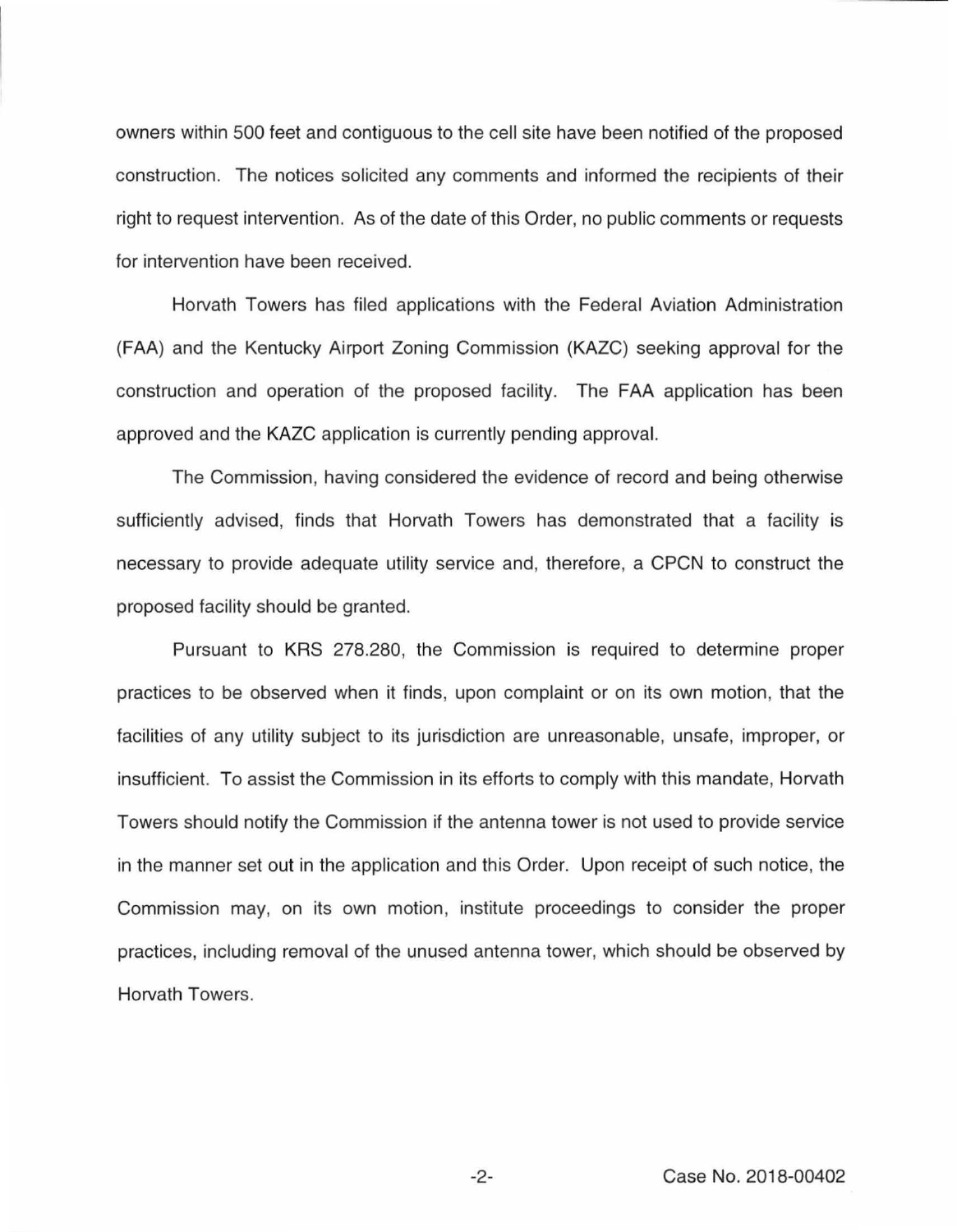IT IS THEREFORE ORDERED that:

1. Horvath Towers is granted a CPCN to construct a wireless telecommunications facility. The proposed facility consists of a tower not to exceed 275 feet in height, with attached antennas, to be located at Owingsville Road, Mount Sterling, Montgomery County, Kentucky, 40353. The coordinates for the proposed facility are North Latitude 38°05'25.25" by West Longitude 83°53'55.87".

2. Horvath Towers shall immediately notify the Commission in writing if, after the antenna tower is built and utility service is commenced, the tower is not used for a period of three months in the manner authorized by this Order.

3. Horvath Towers shall file a copy of the final decision regarding the pending KAZC application for the proposed construction within 10 days of receiving the decision.

4. Documents filed, if any, in the future pursuant to ordering paragraphs 2 and 3 herein shall reference this case number and shall be retained in the post-case correspondence file.

5. This case is closed and removed from the Commission's docket.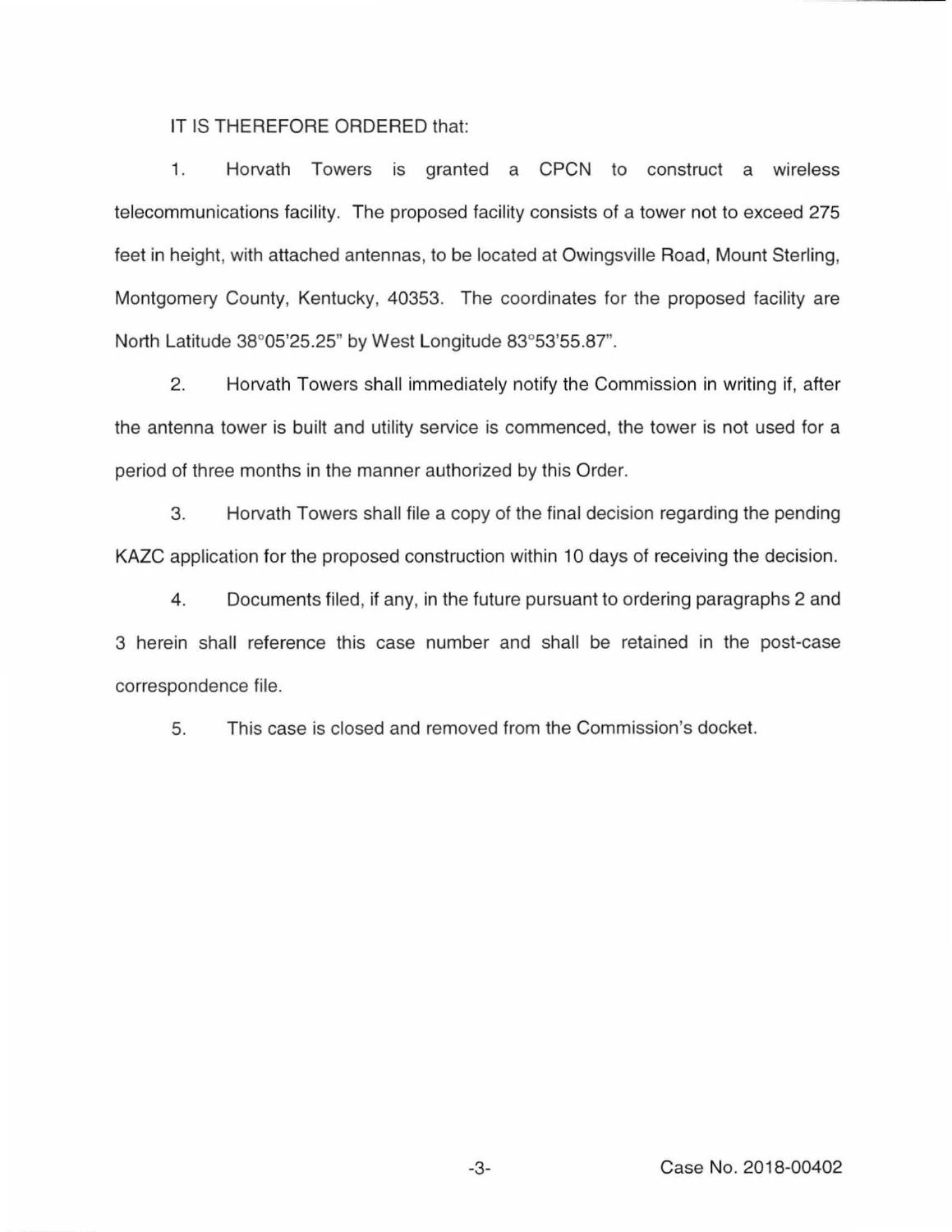By the Commission

ENTERED JAN 2 3 2019 KENTUCKY PUBLIC SERVICE COMMISSION

ATTEST:

Gleven R. Punson

Executive Director

Case No. 2018-00402